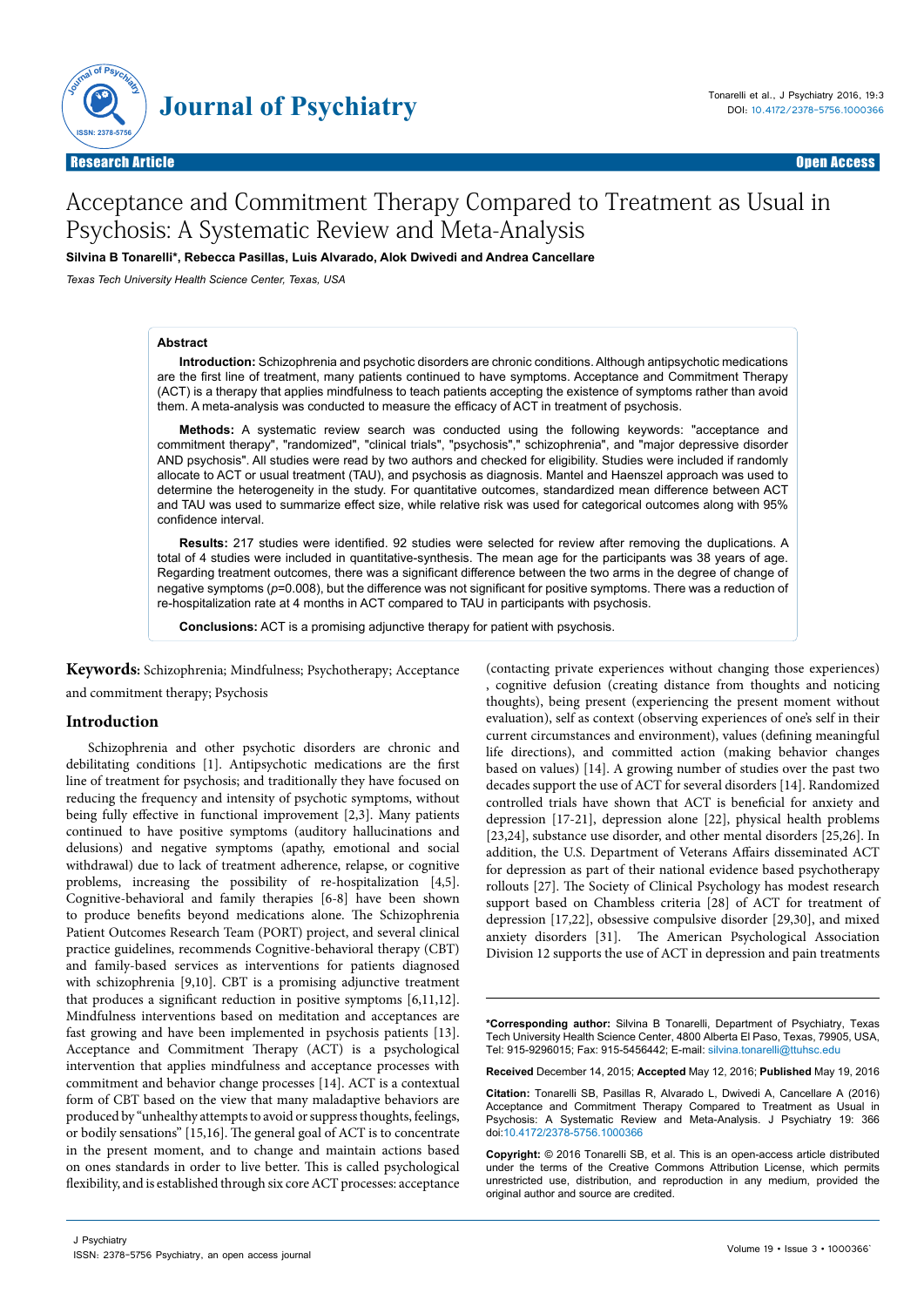and lists ACT as an "evidence-based" practice on SAMHSA's National Registry of Evidence-based Programs and Practices [32]. Recently, ACT has been applied to individuals with psychosis with promising results [33-37]. Ost defines the use of ACT for psychotic symptoms as possibly efficacious based on the systematic review and meta-analysis done in 2014 [38]. Khoury et al. support the feasibility and effectiveness of mindfulness for individuals with psychosis, specifically in treating the negative symptoms [13]. Bach et al. analyzed two datasets and found that ACT reduced hospitalization and symptom legitimacy [39]. ACT addresses other aspects of psychosis that cannot be solved with medications. Patients with psychosis have maladaptive behaviors, and ACT is attempted to reduce distress and disruption of life associated with hallucinations and delusions resulting in a global improvement of the patient with psychosis.

The aim of the current study was to conduct an up-to-date systematic review and meta-analysis of randomized clinical trials to assess the overall efficacy of ACT as compared to treatment as usual (TAU) for psychosis. We expected that ACT would outperform control conditions when all studies were combined [35].

#### **Methods**

The PRISMA guidelines were followed to assure that all relevant items were reported in the systematic review and meta-analysis [40]. A protocol was created with specific inclusion and exclusion criteria to be followed by the authors who did the search. The protocol of the systematic review and meta-analysis was not included in any registry due to it is not a common practice up to now. This review was required due to lack of data about this specific topic. A search was done using the Database of Abstracts of Reviews of effects (DARE) and the Cochrane Database of Systematic Review following the recommendation of CRD's guidance [41]. Experts in the field (Steven Hayes, PhD, co-founder of ACT, and Akihiko Masuda, PhD) were included in the advisory group. The objective of this review is to assess the overall efficacy of ACT as compared to treatment as usual for psychosis.

#### **Data sources**

A systematic review of English articles using PsycINFO, Medline, Ovid, SCOPUS, the Cochrane Central Register of Controlled Trials, Web of Science, Clinical Trial.gov, EMBASE, APA PsycNET, and PubMed from January 1990 to December 2014 was conducted. The following combination of search words were used: "acceptance and commitment therapy" or "ACT," "randomized," "clinical trials," "psychosis," "schizophrenia," and "major depressive disorder AND psychosis." These words were searched as key words, title, abstract, and MeSH subject heading terms. All studies were read by two authors and checked for eligibility. Additional search was complemented with previous meta-analyses and review articles. All obtained studies in the references list were also checked.

#### **Study selection**

Studies meeting the following inclusion criteria were selected for the meta-analysis: a) randomized clinical trial of ACT or treatment as usual (TAU); b) TAU defined as medical treatment and group psychotherapy or individual psychoeducation; c) ACT delivered in an individual format; d) human participants of any age; e) published in English; and f) diagnosis of psychosis, schizophrenia, or major depression with psychosis.

 **Exclusion criteria**: a) single case reports; b) non-randomized trials; c) implementation of motivational interviewing, family engagement, Page 2 of 5

behavioral therapy or social skill training besides ACT; d) active treatment in group format; e) secondary analysis of a data set and f) comparative group other than TAU as defined.

#### **Analysis**

Mantel and Haenszel approach was used to determine the heterogeneity in the study [42]. Heterogeneity was measured using I-squared. In this study, I-squared value above 75% was considered indicative of significant heterogeneity effect. In absence of heterogeneity, the fixed effects model was considered as the final model for estimating the effect size and 95% confidence interval (CI). Since we did not find significant heterogeneity effect, a fixed effect model was used to obtain the combined effect of ACT on various outcomes as compared to TAU. For quantitative outcomes, standardized mean difference (SMD) between ACT and TAU was used to summarize effect size, while relative risk (RR) was used for categorical outcomes along with 95% confidence interval (CI). Forest plot was used to demonstrate the important finding in the study. All the statistical analysis was carried out using STATA 12.1. *p*-values less than 5% were considered significant results.

## **Results**

 A total of 212 studies were identified through database searching, and 5 additional dissertations were added from other sources. Ninetytwo studies were selected for review after removing the duplications. We excluded 88 records as noted in Figure 1, which displays a flow diagram. A total of 4 studies [33,34,36,37] were included in quantitativesynthesis; see Table 1 for characteristics of study participants. The mean age for the participants in active treatment (ACT) and in TAU was 38 years of age. Over half of the participants randomized to TAU were white and male.

## **Types of outcomes**

Outcome measures focused on the overall mental state as measured using the Positive and Negative Syndrome Scale (PANSS) total score. This scale is a 30-item observer rated scale used to assess the presence and severity of positive and negative symptoms. Rates of rehospitalization were compared at 4 months.

In examining treatment outcomes, there was a significant difference between the two arms in the degree of change of negative symptoms  $(p=0.008)$ , but the difference was not significant for positive symptoms (Table 2). There was a reduction of re-hospitalization rate at 4 months

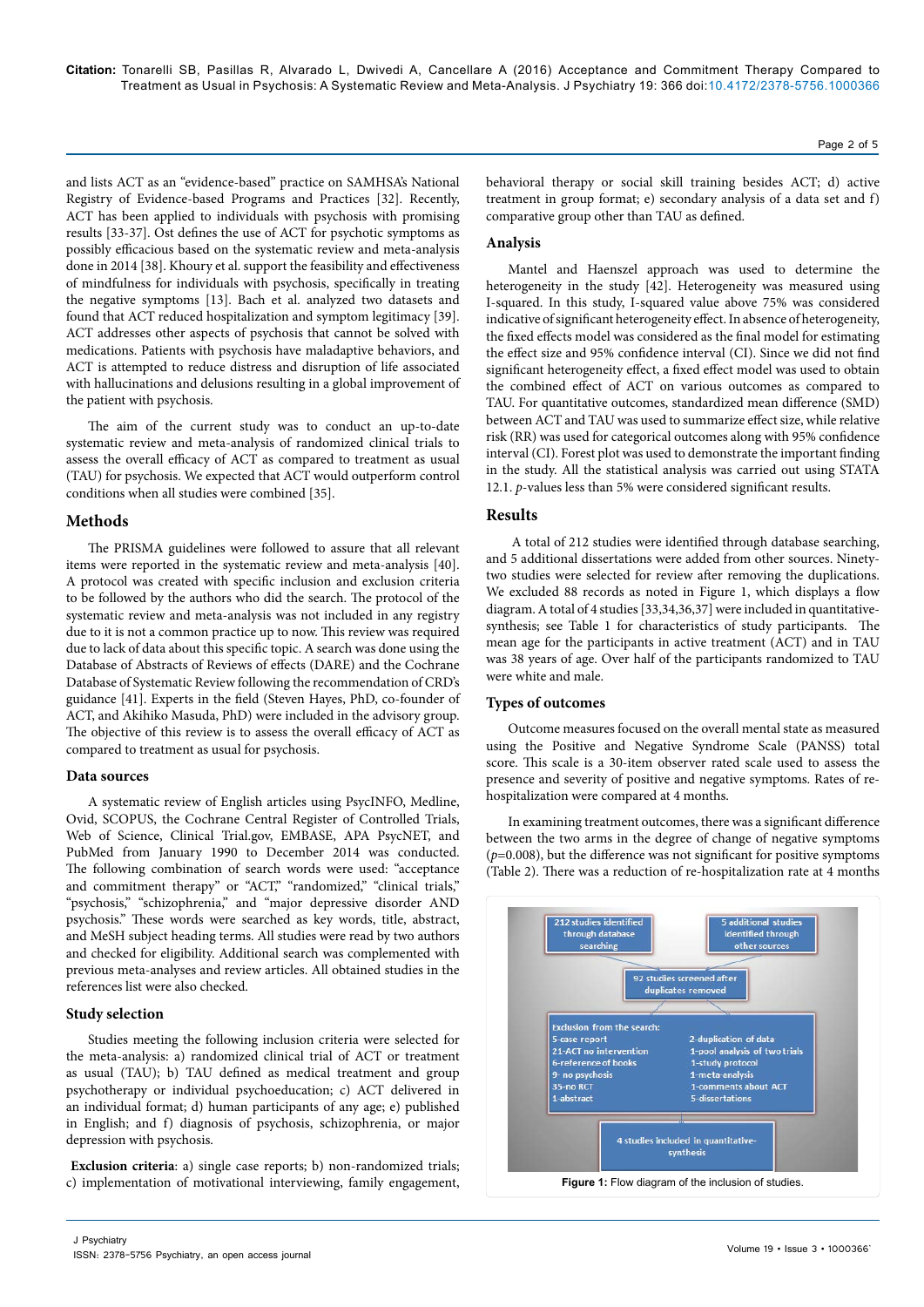Page 3 of 5

| Study                | <b>Target</b>                                                                                     | n  | Race                           | <b>DX</b>  | <b>Treatment type</b>                               | <b>Primary outcome</b>                                                              | Outcome                                                                                                                                                                                                |
|----------------------|---------------------------------------------------------------------------------------------------|----|--------------------------------|------------|-----------------------------------------------------|-------------------------------------------------------------------------------------|--------------------------------------------------------------------------------------------------------------------------------------------------------------------------------------------------------|
| Bach and Hayes       | In-patients with<br>psychosis                                                                     | 80 | 75% Caucasian-<br>non Hispanic | SXZ 53 pts | TAU or TAU plus 4<br>individual sessions<br>of ACT  | Hospitalization rate at 4<br>month follow-up<br><b>Hallucinations</b><br>Delusions  | ACT + TAU > TAU<br>20 % vs 40%<br>ACT produced lower belief<br>in positive symptoms                                                                                                                    |
| Gaudiano and Herbert | In-patients with<br>psychosis                                                                     | 40 | 88 % AA                        | Psychosis  | TAU or TAU plus 3<br>individual session of<br>ACT   | Hospitalization rate at 4<br>month follow-up<br><b>Hallucinations</b>               | $ACT + TAU > TAU 28%$<br>vs 45%<br>Improvements in<br>affective symptoms,<br>social impairment, and<br>hallucination-related<br>distress.<br>No benefit of ACT<br>compared TAU on negative<br>symptoms |
| Shawyer              | Outpatients with<br>psychosis and command <sub>43</sub><br>hallucinations in the last<br>6 months |    |                                | SXZ 31 pts | vs Befriending vs<br>waitlist<br>12 weekly sessions | 15 sessions of TORCH Degree of compliance<br>with harmful command<br>hallucinations | No significant difference                                                                                                                                                                              |
| Ross White           | Patient with psychosis                                                                            | 27 |                                | <b>SXZ</b> | TAU or TAU plus 10<br>sessions of ACT               | Emotional dysfunction<br>following psychosis                                        | ACT + TAU > TAU, greater<br>increase in mindfulness<br>skills and reduction in<br>negative symptoms.                                                                                                   |

**Table 1:** Background data of the included ACT studies in the meta-analysis.

| Variable      | N | $1^2$    | <b>SMD</b> | 95% C.I.       | p-value |
|---------------|---|----------|------------|----------------|---------|
| + PANNS score |   | $0.00\%$ | $-0.153$   | $-0.941$       | 0.523   |
| - PANNS score |   | $0.00\%$ | 0.648      | $0.166 - 1.13$ | 0.008   |

Note: PANNS: Positive and Negative Syndrome Scale; SMD: standardize mean difference between ACT and TAU; CI: Confidence Interval

**Table2:** Comparison of PANNS scores between studies.

in ACT compared to TAU in participants with psychosis. There was no significant effect of ACT on participants with schizoaffective disorder but a positive trend was found when ACT was compared to TAU as seen in forest plots (Figures 2 and 3) and Table 3.

#### **Discussion**

ACT is a mindfulness-based behavior therapy that is underrecognized by psychiatrists for psychosis treatment. ACT may be helpful in coping with either hallucinations or delusions; the rationale for treating these two symptoms with acceptance and defusion procedures



**Figure 2:** Forest Plot.



**Figure 3:** Forest Plot

| Variable           | N | 1 <sup>2</sup> | <b>Relative Risk</b> | 95% C.I.        | p-value |
|--------------------|---|----------------|----------------------|-----------------|---------|
| Schizophrenia      | 3 | $0.00\%$       | 1.029                | $0.786 - 1.346$ | 0.835   |
| Schizo-Affective   | 3 | 25.90%         | 0.726                | $0.383 - 1.378$ | 0.328   |
| Re-Hospitalization | 2 | $0.00\%$       | 0.54                 | $0.307 - 0.95$  | 0.033   |

There was a reduction of re-hospitalization rate at 4 months in ACT compared to TAU in participants with psychosis. There was no significant effect of ACT on participants with schizoaffective disorder.

**Table 3:** Comparison of count variables across studies.

differs. Delusions often seem to serve as explanations for personal failures that place blame outside of the individual [43]. Conversely, hallucinations may themselves become a focus of control in psychotic patients [44]. ACT targets voice hallucinations by primarily helping a patient disengage attention from the intrusiveness and verbal content of the hallucinations, while breaking associated habitual behavioral responses. ACT promotes a process of letting go of resistance to voice hallucinations when such resistance interferes with living a valued life. This process can be supported by several ACT processes: cognitive defusion, adopting the stance of a mindful observer of voice experience,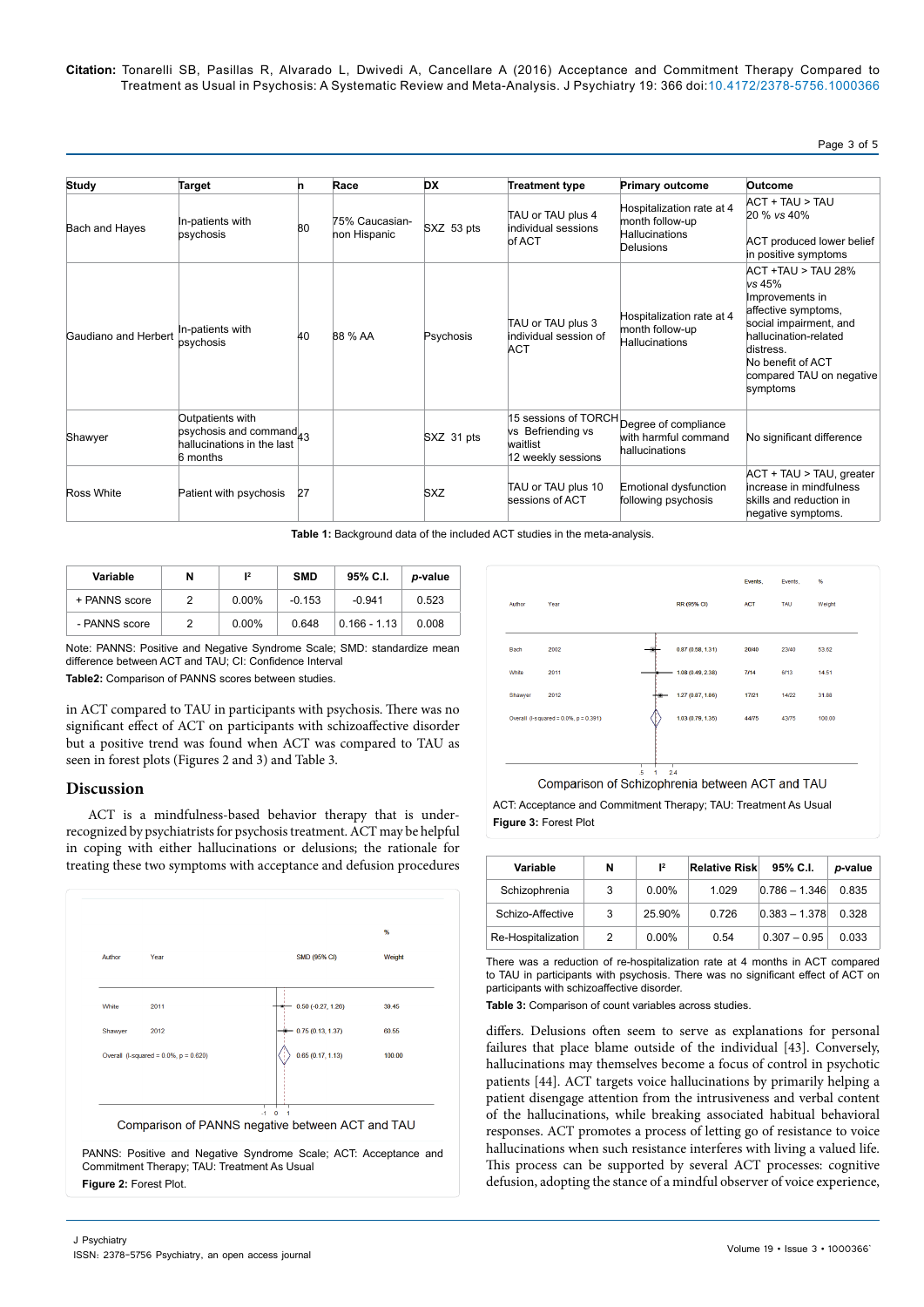[avoidance and behavioral disorders: a functional dimensional approach to](http://www.ncbi.nlm.nih.gov/pubmed/8991302) 

16. Hayes SC, Strosahl KD, Wilson KG [\(2012\) Acceptance and Commitment](https://books.google.co.in/books/about/Acceptance_and_Commitment_Therapy.html?id=5_xAm0VF4X8C&source=kp_cover&redir_esc=y)  Therapy: The Process and Practice of Mindful Change. (2<sup>nd</sup> edn), Guilford [Press, New York.](https://books.google.co.in/books/about/Acceptance_and_Commitment_Therapy.html?id=5_xAm0VF4X8C&source=kp_cover&redir_esc=y)

[diagnosis and treatment. J Consult Clin Psychol 64: 1152-1168.](http://www.ncbi.nlm.nih.gov/pubmed/8991302)

- 17. [Forman EM, Herbert JD, Moitra E, Yeomans PD, Geller PA \(2007\) A randomized](http://www.ncbi.nlm.nih.gov/pubmed/17932235)  [controlled effectiveness trial of acceptance and commitment therapy and](http://www.ncbi.nlm.nih.gov/pubmed/17932235)  [cognitive therapy for anxiety and depression. Behav Modif 31: 772-799.](http://www.ncbi.nlm.nih.gov/pubmed/17932235)
- 18. [Dalrymple KL, Herbert JD \(2007\) Acceptance and commitment therapy for](http://www.ncbi.nlm.nih.gov/pubmed/17699117)  [generalized social anxiety disorder: a pilot study. Behav Modif](http://www.ncbi.nlm.nih.gov/pubmed/17699117) 31: 543-568.
- 19. [Twohig MP, Hayes SC, Masuda A \(2006\) Increasing willingness to experience](http://www.ncbi.nlm.nih.gov/pubmed/16942956)  [obsessions: acceptance and commitment therapy as a treatment for obsessive](http://www.ncbi.nlm.nih.gov/pubmed/16942956)[compulsive disorder. Behav Ther 37: 3-13.](http://www.ncbi.nlm.nih.gov/pubmed/16942956)
- 20. Fledderus M, Bohlmeijer ET, Fox JP, Schreurs KM, Spinhoven P (2013) The role of psychological flexibility in a self-help acceptance and commitment therapy intervention for psychological distress in a randomized controlled trial. Behav Res Ther 51: 142-151.
- 21. [Forman EM, Shaw JA, Goetter EM, Herbert JD, Park JA, et al. \(2012\) Long](http://www.sciencedirect.com/science/article/pii/S0005789412000597)[term follow-up of a randomized controlled trial comparing acceptance and](http://www.sciencedirect.com/science/article/pii/S0005789412000597)  [commitment therapy and standard cognitive behavior therapy for anxiety and](http://www.sciencedirect.com/science/article/pii/S0005789412000597)  [depression. Behav Ther 43: 801-811.](http://www.sciencedirect.com/science/article/pii/S0005789412000597)
- 22. [Zettle RD, Rains JC \(1989\) Group cognitive and contextual therapies in](http://www.ncbi.nlm.nih.gov/pubmed/2745733)  [treatment of depression. J Clin Psychol 45: 436-445.](http://www.ncbi.nlm.nih.gov/pubmed/2745733)
- 23. [Gregg JA, Callaghan GM, Hayes SC, Glenn-Lawson JL \(2007\) Improving](http://www.ncbi.nlm.nih.gov/pubmed/17469891)  [diabetes self-management through acceptance, mindfulness, and values: a](http://www.ncbi.nlm.nih.gov/pubmed/17469891)  [randomized controlled trial. J Consult Clin Psychol 75: 336-343.](http://www.ncbi.nlm.nih.gov/pubmed/17469891)
- 24. [Bond FW, Bunce D \(2000\) Mediators of change in emotion-focused and](http://www.ncbi.nlm.nih.gov/pubmed/10658893)  [problem-focused worksite stress management interventions. J Occup Health](http://www.ncbi.nlm.nih.gov/pubmed/10658893)  [Psychol 5: 156-163.](http://www.ncbi.nlm.nih.gov/pubmed/10658893)
- 25. [Gratz KL, Gunderson JG \(2006\) Preliminary data on an acceptance-based](http://www.ncbi.nlm.nih.gov/pubmed/16942958)  [emotion regulation group intervention for deliberate self-harm among women](http://www.ncbi.nlm.nih.gov/pubmed/16942958)  [with borderline personality disorder. Behav Ther](http://www.ncbi.nlm.nih.gov/pubmed/16942958) 37: 25-35.
- 26. [Woods DW, Wetterneck CT, Flessner CA \(2006\) A controlled evaluation of](http://www.ncbi.nlm.nih.gov/pubmed/16039603)  [acceptance and commitment therapy plus habit reversal for trichotillomania.](http://www.ncbi.nlm.nih.gov/pubmed/16039603)  [Behav Res Ther](http://www.ncbi.nlm.nih.gov/pubmed/16039603) 44: 639-656.
- 27. [Walser RD, Karlin BE, Trockel M, Mazina B, Barr Taylor C \(2013\) Training in](http://www.ncbi.nlm.nih.gov/pubmed/23851161)  [and implementation of Acceptance and Commitment Therapy for depression](http://www.ncbi.nlm.nih.gov/pubmed/23851161)  [in the Veterans Health Administration: therapist and patient outcomes. Behav](http://www.ncbi.nlm.nih.gov/pubmed/23851161)  [Res Ther 51: 555-563.](http://www.ncbi.nlm.nih.gov/pubmed/23851161)
- 28. [Chambless DL, Hollon SD \(1998\) Defining empirically supported therapies. J](http://www.ncbi.nlm.nih.gov/pubmed/9489259)  [Consult Clin Psychol 66: 7-18.](http://www.ncbi.nlm.nih.gov/pubmed/9489259)
- 29. [Twohig MP, Hayes SC, Plumb JC, Pruitt LD, Collins AB, et al. \(2010\) A](http://www.ncbi.nlm.nih.gov/pubmed/20873905)  [randomized clinical trial of acceptance and commitment therapy versus](http://www.ncbi.nlm.nih.gov/pubmed/20873905)  [progressive relaxation training for obsessive-compulsive disorder. J Consult](http://www.ncbi.nlm.nih.gov/pubmed/20873905)  [Clin Psychol 78: 705-716.](http://www.ncbi.nlm.nih.gov/pubmed/20873905)
- 30. [Dehlin JP, Morrison KL, Twohig MP \(2013\) Acceptance and commitment](http://www.ncbi.nlm.nih.gov/pubmed/23405017)  [therapy as a treatment for scrupulosity in obsessive compulsive disorder.](http://www.ncbi.nlm.nih.gov/pubmed/23405017)  [Behav Modif 37: 409-430.](http://www.ncbi.nlm.nih.gov/pubmed/23405017)
- 31. [Arch JJ, Eifert GH, Davies C, Plumb Vilardaga JC, Rose RD, et al. \(2012\)](http://www.ncbi.nlm.nih.gov/pubmed/22563639)  [Randomized clinical trial of cognitive behavioral therapy \(CBT\) versus](http://www.ncbi.nlm.nih.gov/pubmed/22563639)  [acceptance and commitment therapy \(ACT\) for mixed anxiety disorders. J](http://www.ncbi.nlm.nih.gov/pubmed/22563639)  [Consult Clin Psychol 80: 750-765.](http://www.ncbi.nlm.nih.gov/pubmed/22563639)
- 32. [NREPP \(2015\) Acceptance and Commitment Therapy \(ACT\). SAMHSA.](http://legacy.nreppadmin.net/ViewIntervention.aspx?id=191)
- 33. [Shawyer F, Farhall J, Mackinnon A, Trauer T, Sims E, et al. \(2012\) A Randomised](http://www.ncbi.nlm.nih.gov/pubmed/22186135)  [Controlled Trial of Acceptance-based Cognitive Behavioural Therapy for](http://www.ncbi.nlm.nih.gov/pubmed/22186135)  [Command Hallucinations in Psychotic Disorders. Behav Res Ther 50: 110-121.](http://www.ncbi.nlm.nih.gov/pubmed/22186135)
- 34. [Gaudiano BA, Herbert JD \(2006\) Acute treatment of inpatients with psychotic](http://www.ncbi.nlm.nih.gov/pubmed/15893293)  [symptoms using Acceptance and Commitment Therapy: pilot results. Behav](http://www.ncbi.nlm.nih.gov/pubmed/15893293)  [Res Ther 44: 415-437.](http://www.ncbi.nlm.nih.gov/pubmed/15893293)
- 35. [Bach P, Hayes SC, Gallop R \(2012\) Long-term effects of brief acceptance and](http://www.ncbi.nlm.nih.gov/pubmed/22116935)  [commitment therapy for psychosis. Behav Modif 36: 165-181.](http://www.ncbi.nlm.nih.gov/pubmed/22116935)
- 36. [Bach P, Hayes SC \(2002\) The use of acceptance and commitment therapy](http://www.ncbi.nlm.nih.gov/pubmed/12362963)  [to prevent the rehospitalization of psychotic patients: a randomized controlled](http://www.ncbi.nlm.nih.gov/pubmed/12362963)  [trial. J Consult Clin Psychol](http://www.ncbi.nlm.nih.gov/pubmed/12362963) 70: 1129-1139.

and fostering an attitude of willingness to experience voices while pursuing valued action. Our research included a more homogeneous sample of patients with a diagnosis of psychosis compared with the systematic review done by Ost who included patients with several psychiatric disorders, somatic disorders and stress reactions in work situations. Ost concluded that ACT is possibly efficacious for psychotic symptoms [38].

This meta-analysis indicates that ACT is an effective intervention in treating negative symptoms and reducing the rate of re-hospitalization at 4 months for individuals with psychotic disorders. The results suggest that ACT is a promising adjunctive therapy for patients with psychosis, in spite of the small number with different outcomes and heterogeneity of studies included in the meta-analysis.

#### **Conclusions**

ACT for psychosis seems to be a promising therapy. More prospective studies with larger samples, extended follow up, in outpatient settings, and using a rigorous methodology are needed to confirm the obtained results. Comparisons of ACT with other modalities of active treatment are also recommended.

#### **References**

- 1. [Picchioni MM, Murray RM \(2007\) Schizophrenia. BMJ 335: 91-95.](http://www.ncbi.nlm.nih.gov/pubmed/17626963)
- 2. [Juckel G, Morosini PL \(2008\) The new approach: psychosocial functioning as](http://www.ncbi.nlm.nih.gov/pubmed/18852573) [a necessary outcome criterion for therapeutic success in schizophrenia. Curr.](http://www.ncbi.nlm.nih.gov/pubmed/18852573) [Opin. Psychiatry 21: 630-639.](http://www.ncbi.nlm.nih.gov/pubmed/18852573)
- 3. [Lieberman JA, Stroup TS, McEvoy JP, Swartz MS, Rosenheck RA, et al. \(2005\)](http://www.ncbi.nlm.nih.gov/pubmed/16172203) [Effectiveness of antipsychotic drugs in patients with chronic schizophrenia. N](http://www.ncbi.nlm.nih.gov/pubmed/16172203) [Engl J Med 353: 1209-1223.](http://www.ncbi.nlm.nih.gov/pubmed/16172203)
- 4. [Pfammatter M, Junghan UM, Brenner HD \(2006\) Efficacy of psychological](http://schizophreniabulletin.oxfordjournals.org/content/32/suppl_1/S64.abstract) [therapy in schizophrenia: conclusions from meta-analyses. Schizophr Bull 32:](http://schizophreniabulletin.oxfordjournals.org/content/32/suppl_1/S64.abstract) [S64-S80.](http://schizophreniabulletin.oxfordjournals.org/content/32/suppl_1/S64.abstract)
- 5. [Lehman AF, Steinwachs DM \(2003\) Evidence-based psychosocial treatment](http://www.ncbi.nlm.nih.gov/pubmed/12722892) [practices in schizophrenia: lessons from the patient outcomes research team](http://www.ncbi.nlm.nih.gov/pubmed/12722892) [\(PORT\) project. J Am Acad Psychoanal Dyn Psychiatry](http://www.ncbi.nlm.nih.gov/pubmed/12722892) 31: 141-154.
- 6. [Pilling S, Bebbington P, Kuipers E, Garety P, Geddes J, et al. \(2002\)](http://www.ncbi.nlm.nih.gov/pubmed/12171372) [Psychological treatments in schizophrenia: I. Meta-analysis of family](http://www.ncbi.nlm.nih.gov/pubmed/12171372) [intervention and cognitive behaviour therapy. Psychol Med 32: 763-782.](http://www.ncbi.nlm.nih.gov/pubmed/12171372)
- 7. [Wykes T, Steel C, Everitt B, Tarrier N \(2008\) Cognitive behavior therapy for](http://www.ncbi.nlm.nih.gov/pubmed/17962231) [schizophrenia: effect sizes, clinical models, and methodological rigor. Schizophr](http://www.ncbi.nlm.nih.gov/pubmed/17962231) Bull [34: 523-537.](http://www.ncbi.nlm.nih.gov/pubmed/17962231)
- 8. [Kuipers E, Garety P, Fowler D, Dunn G, Bebbington P, et al. \(1997\) London-](http://www.ncbi.nlm.nih.gov/pubmed/9373419)[East Anglia randomised controlled trial of cognitive-behavioural therapy for](http://www.ncbi.nlm.nih.gov/pubmed/9373419) [psychosis. I: effects of the treatment phase. Br J Psychiatry 171: 319-327.](http://www.ncbi.nlm.nih.gov/pubmed/9373419)
- 9. [Dixon LB, Dickerson F, Bellack AS, Bennett M, Dickinson D, et al. \(2010\) The](http://www.ncbi.nlm.nih.gov/pubmed/19955389) [2009 schizophrenia PORT psychosocial treatment recommendations and](http://www.ncbi.nlm.nih.gov/pubmed/19955389) [summary statements. Schizophr Bull](http://www.ncbi.nlm.nih.gov/pubmed/19955389) 36: 48-70.
- 10. [Kreyenbuhl J, Buchanan RW, Dickerson FB, Dixon LB \(2010\) The](http://schizophreniabulletin.oxfordjournals.org/content/36/1/94.abstract) [Schizophrenia Patient Outcomes Research Team \(PORT\): updated treatment](http://schizophreniabulletin.oxfordjournals.org/content/36/1/94.abstract) [recommendations 2009. Schizophr Bull 36: 94-103.](http://schizophreniabulletin.oxfordjournals.org/content/36/1/94.abstract)
- 11. [Zimmermann G, Favrod J, Trieu VH, Pomini V \(2005\) The effect of cognitive](http://www.ncbi.nlm.nih.gov/pubmed/16005380) [behavioral treatment on the positive symptoms of schizophrenia spectrum](http://www.ncbi.nlm.nih.gov/pubmed/16005380) [disorders: a meta-analysis. Schizophr Res 77: 1-9.](http://www.ncbi.nlm.nih.gov/pubmed/16005380)
- 12. [Gould RA, Mueser KT, Bolton E, Mays V, Goff D \(2001\) Cognitive therapy for](http://www.ncbi.nlm.nih.gov/pubmed/11295385) [psychosis in schizophrenia: an effect size analysis. Schizophr Res 48: 335-342.](http://www.ncbi.nlm.nih.gov/pubmed/11295385)
- 13. [Khoury B, Lecomte T, Gaudiano BA, Paquin K \(2013\) Mindfulness interventions](http://www.ncbi.nlm.nih.gov/pubmed/23954146) [for psychosis: a meta-analysis. Schizophr Res 150: 176-184.](http://www.ncbi.nlm.nih.gov/pubmed/23954146)
- 14. [Hayes SC, Luoma JB, Bond FW, Masuda A, Lillis J \(2006\) Acceptance and](http://www.ncbi.nlm.nih.gov/pubmed/16300724) [commitment therapy: model, processes and outcomes. Behav Res Ther 44:](http://www.ncbi.nlm.nih.gov/pubmed/16300724) [1-25.](http://www.ncbi.nlm.nih.gov/pubmed/16300724)
- 15. [Hayes SC, Wilson KG, Gifford EV, Follette VM, Strosahl K \(1996\) Experimental](http://www.ncbi.nlm.nih.gov/pubmed/8991302)

Page 4 of 5